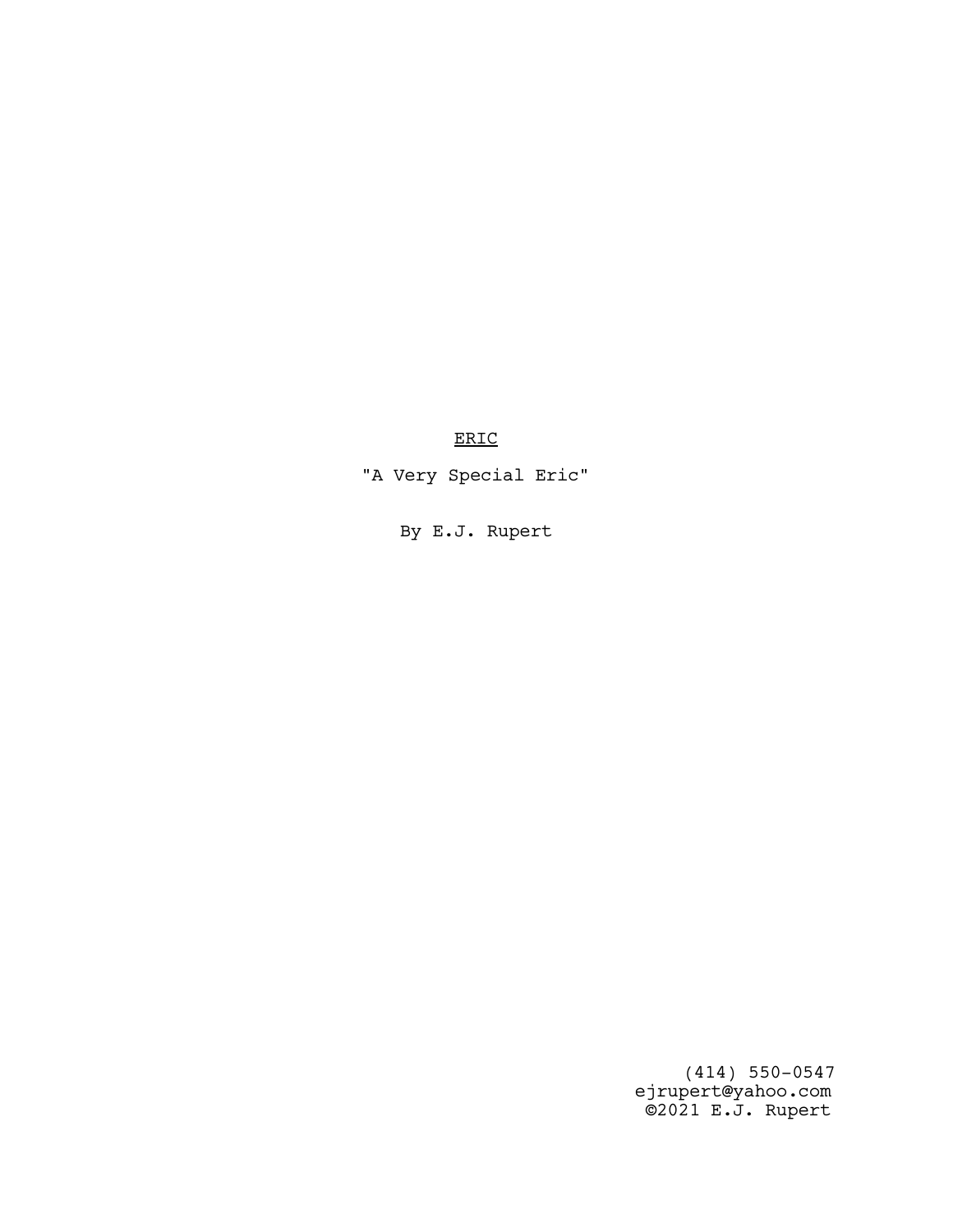### INT. NELSON HOUSE - MORNING

The Nelson family runs around the house. MATT moves swiftly from coffee pot to stove. RHONDA speed-walks from the basement to the living room with a basket of clothes. BILLY skips down the steps and meets her.

#### BILLY

Mom, are those my clothes?

# RHONDA (shoves the basket to him) Yeah, here.

ERIC hurries from outdoors into the house with his dog, BONY on a leash.

### ERIC

Alright, Bony, we're home.

Eric lets go of the leash. Bony sees the leash on the floor, picks it up with his teeth, and scurries the house with it. He runs in front of Billy, who trips over him and tosses the basket of clothes onto Rhonda.

RHONDA AND BILLY

Stupid dog.

ERIC Where's breakfast?

#### MATT

In here!

The rest of the family rush to the kitchen.

MATT (CONT'D) I made a sausage, egg, and cheese biscuit. How is it?

He hands the sandwiches to the family. They each take a bite.

### RHONDA

Mmmm!

### BILLY

The sausage has kick, but it doesn't overpower the rest of the sandwich. I like the way the Gouda marries the bread while not making it soggy. Makes me want more of this!

Rhonda and Eric stare at him.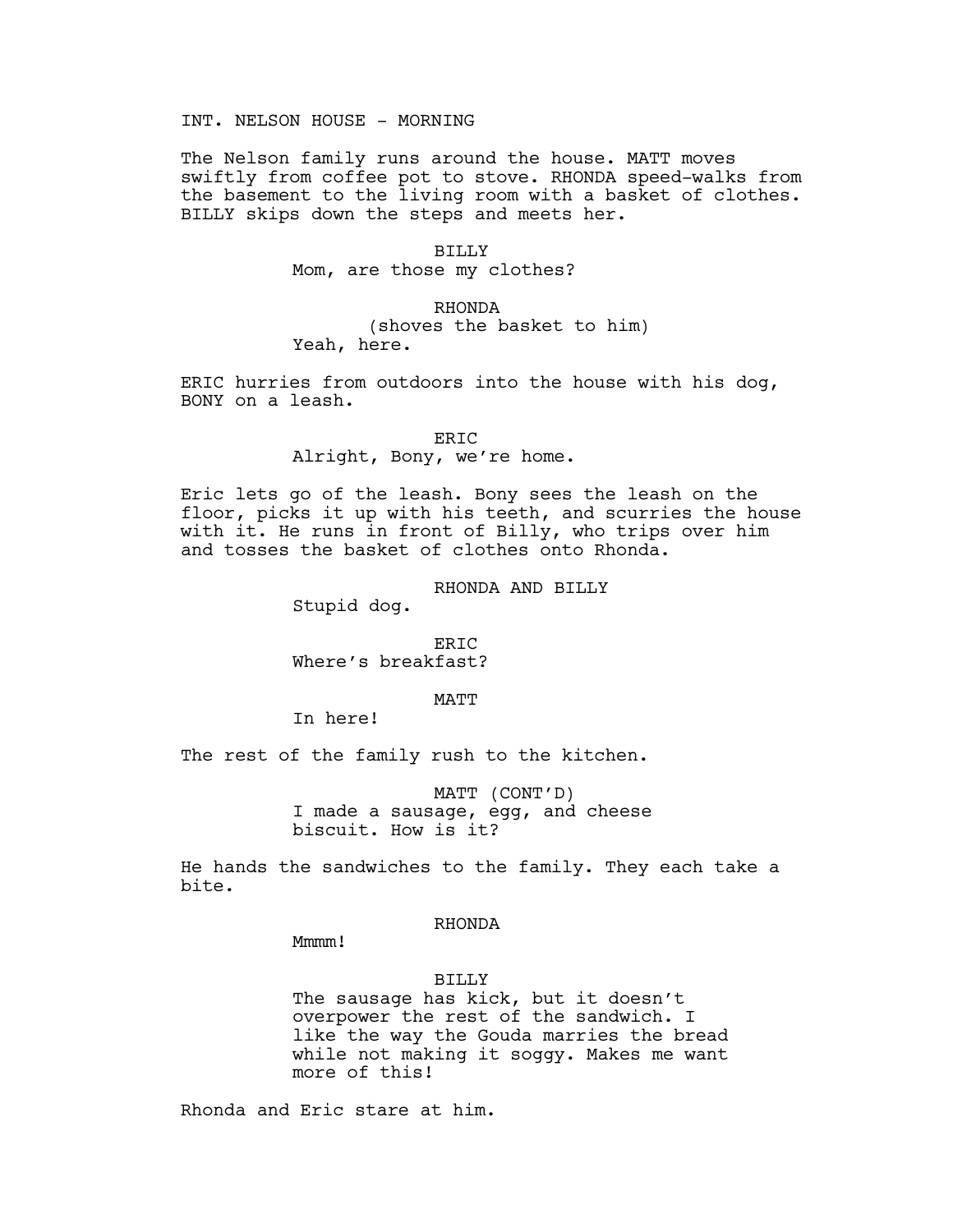ER<sub>TC</sub> Yeah, I was gonna say, "The sandwich is good," Matt.

MATT Thanks. Now, you guys get going.

RHONDA Oh, Billy, I'm running late. Can you drop Eric off at school?

BILLY But I'm not going in that direction! Maybe you guys could use some help around here!

Rhonda looks to him in anger.

BILLY (CONT'D) I mean, "Sure, Mom, I'll drop him off." Let's go, shorty.

Billy and Eric walk out of the house.

RHONDA And Eric, when you get back, it's your turn to clean off the coffee table!

ERIC Flexin' your college vocab to Matt, huh?

BILLY Whatever. You could use some bigger words in your vocabulary.

They enter Billy's car and pull off.

ERIC Yeah, right. I'm happy with the way I am.

BILLY

Well, that makes one of us. Hey, did you ever finish working on your science project?

ERIC

Science project?

BILLY

Yeah, that you told me was due today, that you had me driving you around yesterday to get the materials?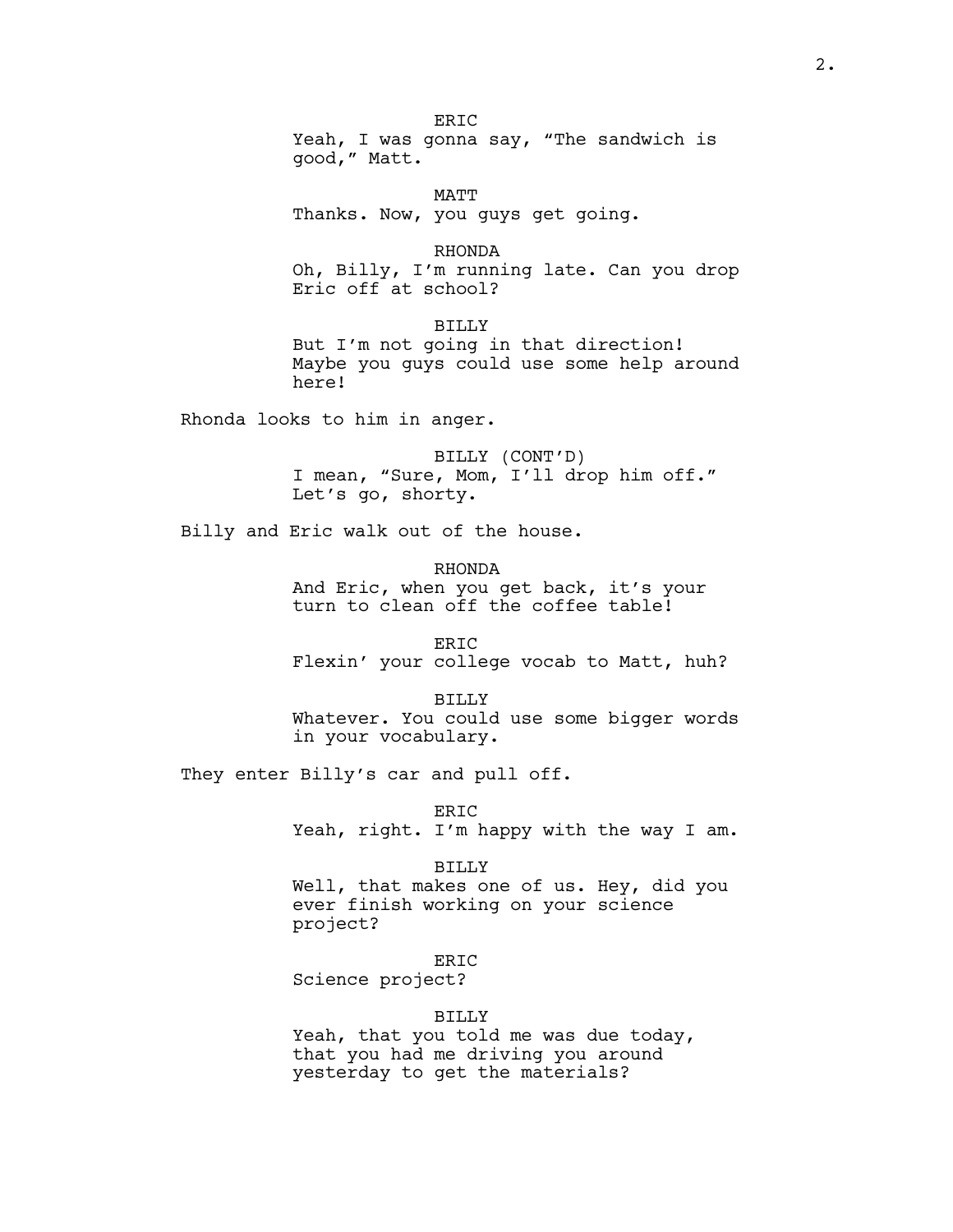ERIC Oh, of course I did! BILLY Well, where is it? ERIC At school. I dropped it off early. Yeah. BILLY Yeah, that sounds like the truth. ERIC I am telling the truth. That's what responsible men do. INT. CLASSROOM - LATER Eric coughs really loud. ERIC Mrs. Donaldson, I'm not feeling good. Can I go to the nurse? MRS. DONALDSON walks over to Eric's desk. MRS. DONALDSON So this has nothing to do with your name about to come up to present your science project? ARNOLD interjects. ARNOLD And with only five minutes left of class?

ERIC Shut up, Arnold. (gasps for air) Must...stay...and present my...project!

MRS. DONALDSON Oh, get out of here, Mr. Nelson!

ERIC

Thank you.

Eric exits the classroom.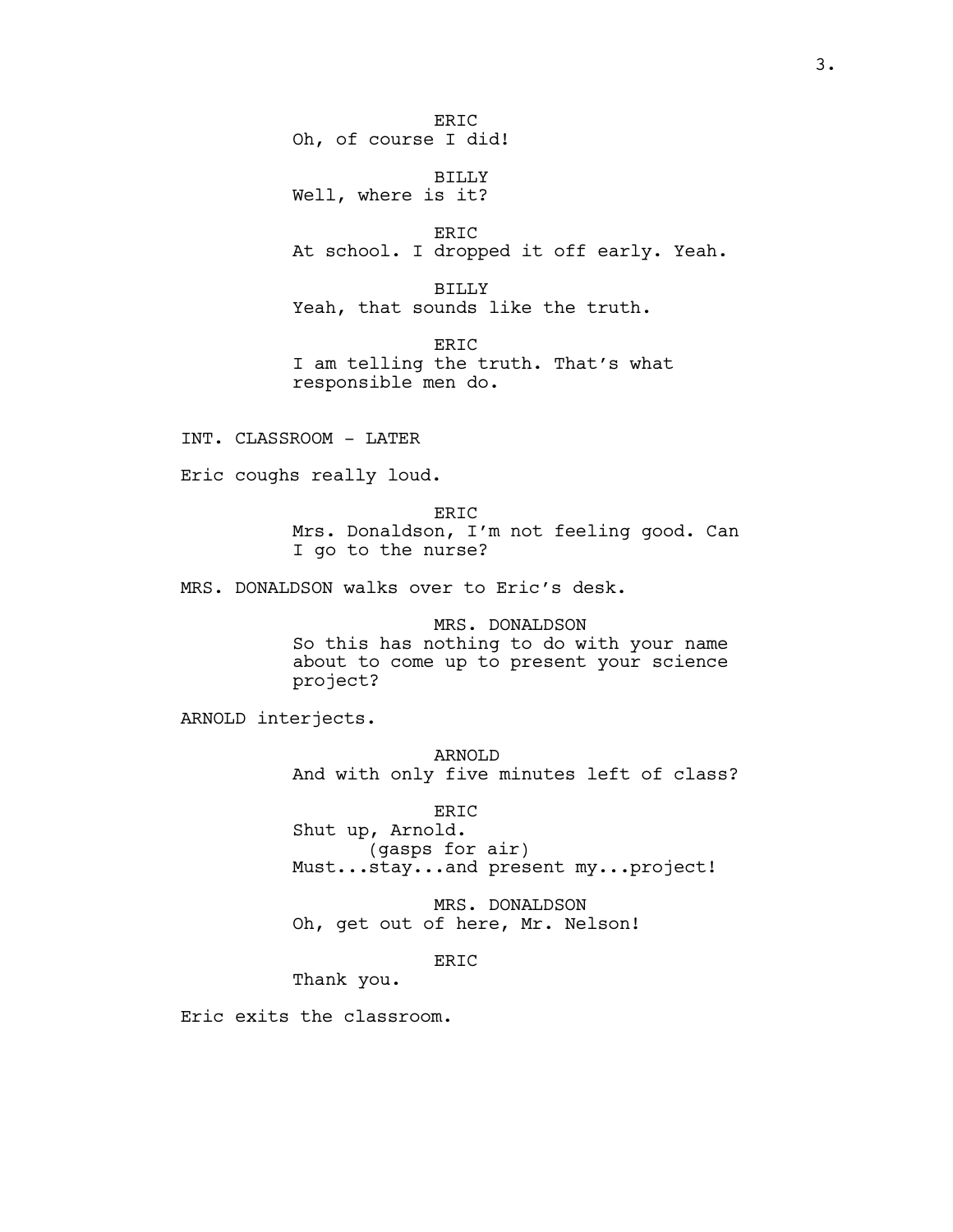INT. PRINCIPAL'S OFFICE - CONTINUOUS

PRINCIPAL PETERS organizes some papers and carries them as he walks.

> PRINCIPAL PETERS Well, time to get these test results to the teachers. Let's hope it gives them some kind of motivation.

He walks out of his office.

INT. SCHOOL HALLWAY - CONTINUOUS

Eric creeps slowly and looks around. He sees a fire alarm, quickly pulls it down, and runs away.

SFX: FIRE ALARM.

INT. ANOTHER CLASSROOM - CONTINUOUS

SHANA stands up in panic.

#### SHANA

FIRE!!!!

The classroom exclaims and runs out of the classroom.

SHANA (CONT'D) I gotta save my Eric!

Shana and the kids run into Principal Peters, who drops his papers. He sighs and scoops up the papers.

INT. CLASSROOM - MOMENTS LATER

Shana carries Eric into the classroom and plops him into his seat next to Arnold.

> SHANA It was just an alarm, babycakes, but I got you here safely.

ERIC Quit calling me, "babycakes".

He shifts in his seat.

ERIC (CONT'D) And thanks for the lift.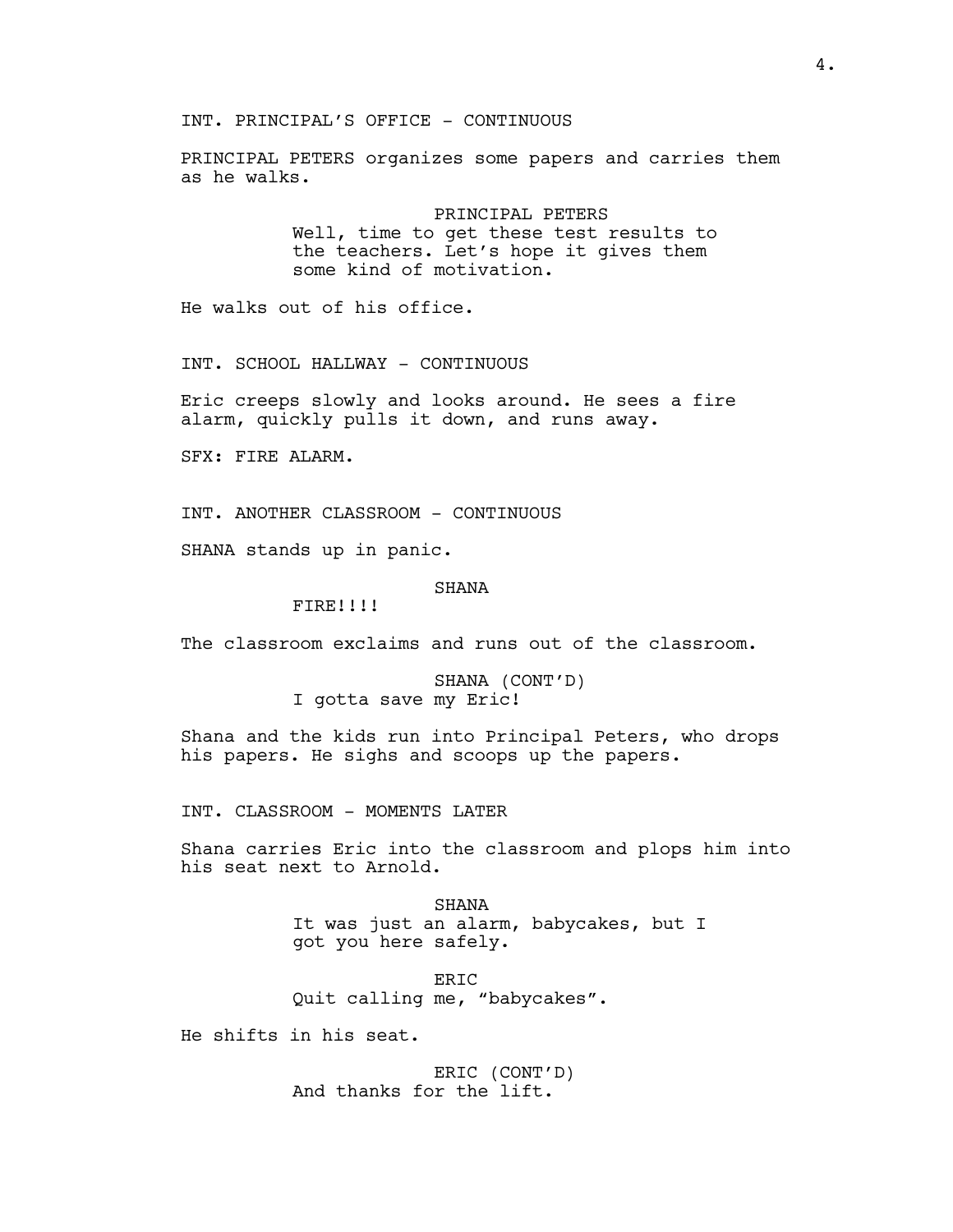Principal Peters enters the room and hands some papers to MR. DYKES, the teacher.

> MR. DYKES (looks at the papers) I can't believe it! Class, I have the results from your tests here.

ERIC What, the altitude test?

MR. DYKES It's "aptitude test", and yes. It looks like one person in particular scored the highest in IQ and abiities.

ARNOLD (stands up and smiles) Again?

He sashays to the front of the class.

ARNOLD (CONT'D) Well, I don't know what to say!

He pulls out some note cards.

MR. DYKES Don't say anything, because Mr. Eric Nelson scored the highest.

ER<sub>TC</sub> What? Yeah, right.

ARNOLD Exactly! How can Eric score the highest on the-- (frowns at Eric) --"altitude" test?

PRINCIPAL PETERS It says it right here.

MR. DYKES Yeah, Eric, didn't you get something in the mail?

### ERIC

The mail?

ARNOLD (sighs, then speaks to Eric) Your denseness further supports my argument. (MORE)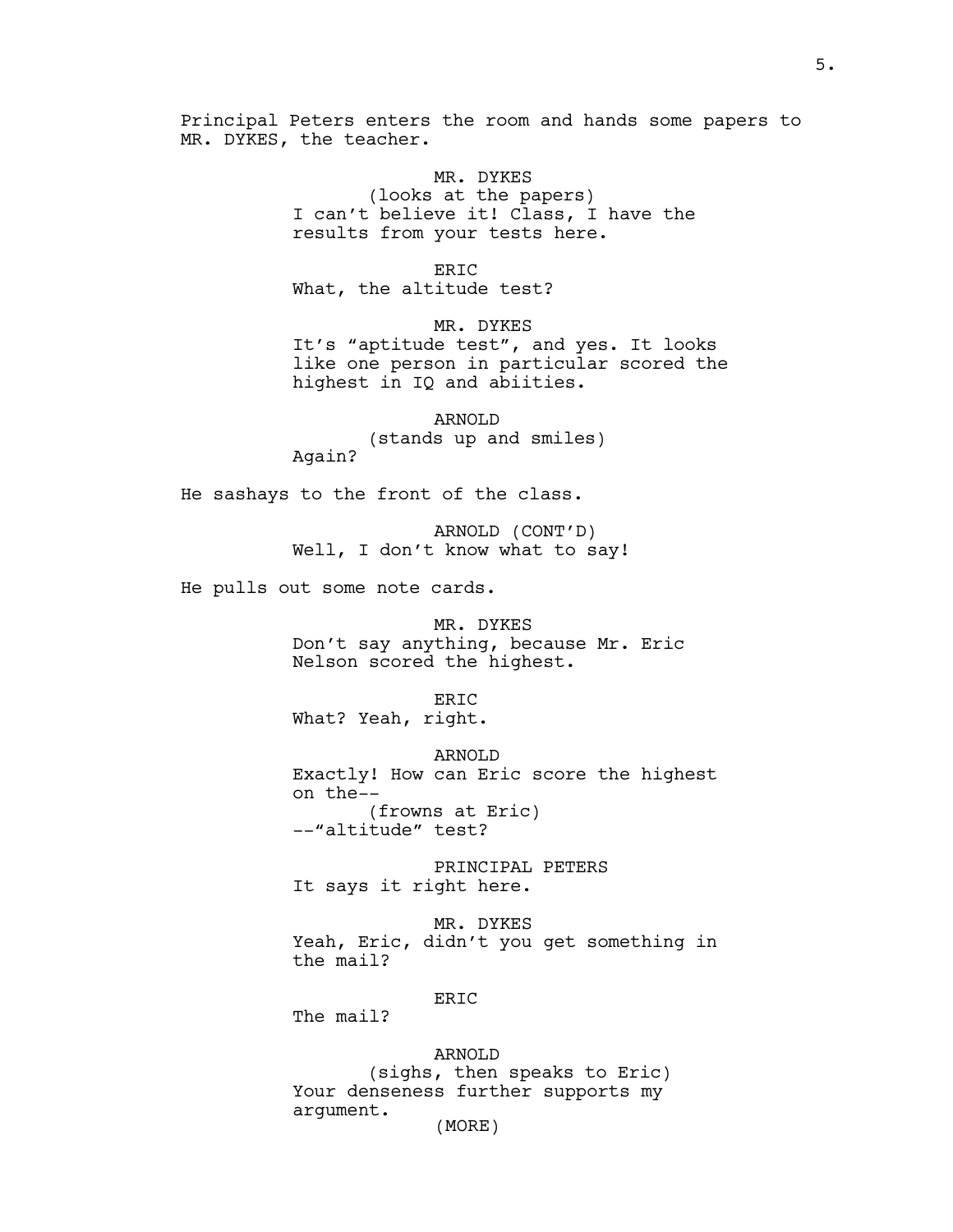## ARNOLD (CONT'D)

Whenever you score the highest, you get a big, brown envelope in the mail congratulating you.

SHANA THE big, brown envelope?

### ARNOLD

Yes.

SHANA Man, I would love to get that.

ER<sub>TC</sub>

What's the big deal about this big, brown envelope and the test, anyway?

PRINCIPAL PETERS It means you have very special gifts, Mr. Nelson. It will also open many doors for you.

ER<sub>TC</sub> I've never had doors open for me before. Slammed, yeah.

Eric runs to the front of the class, snatches the note cards from Arnold, and pushes him aside.

### ERIC (CONT'D)

Gimme those! I'll read his acceptance speech. "This is a great honor for me. I'm speechless. Actually, I'm not speechless! (Wait for laughter from class to subside.) I'd first like to thank the little people, especially Eric..."

Eric rolls his eyes. Arnold frowns at him.

INT. NELSON HOUSE - LATER THAT DAY

Matt walks into the kitchen. A WOMAN, mid 30's, wearing an apron over her outfit, gives him a travel mug.

> WOMAN Here's your coffee, Mr. James.

> > MATT

Thanks, uh...

#### WOMAN

Cynthia.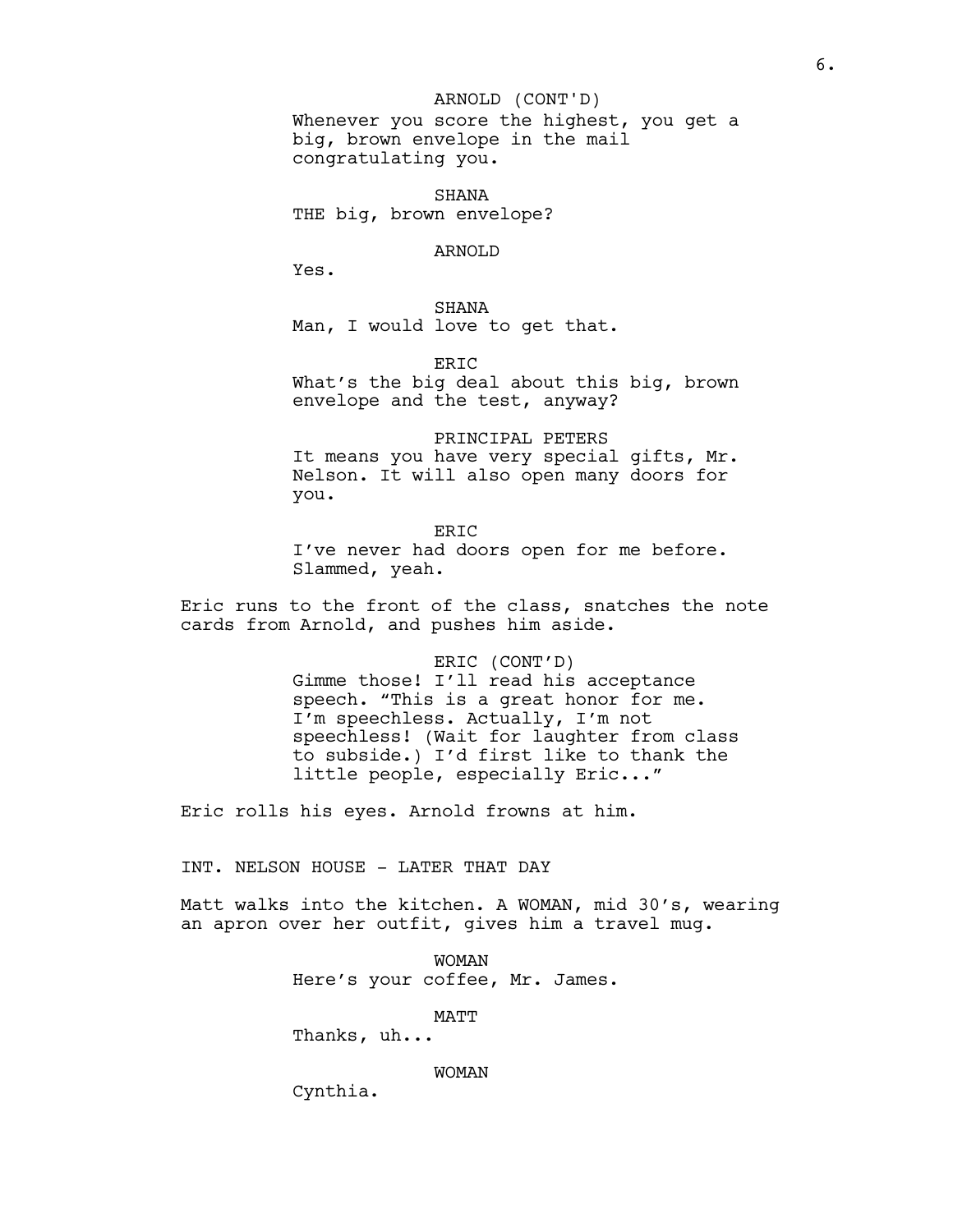MATT Right. Well, time to go job-searching.

He walks into the living room and is about to leave the house until Eric enters from outside.

> ERIC Hey, Matt, have you seen a big, brown envelope in the mail?

MATT No, son. See you later.

Matt exits. Eric looks at the coffee table.

ER<sub>TC</sub> Hey, the coffee table's clean now.

CYNTHIA (entering the living room) I cleaned it all up, Eric.

ERIC Well, thank you. Something smells good!

CYNTHIA It's your favorite for dinner. Chicken Parmesan!

Cynthia returns to the kitchen.

ER<sub>TC</sub> I didn't know we had a maid. Oh well, she knows what I like!

Eric sits on the couch. Rhonda enters the house.

ERIC (CONT'D) Mom, have you seen a big, brown envelope come in the mail?

### RHONDA

No, why?

```
ERIC
```
I guess I'm supposed to get a certificate. The school told me that I got a high score on my attitude test.

RHONDA Really? Oh, baby, that's great!

She hugs him.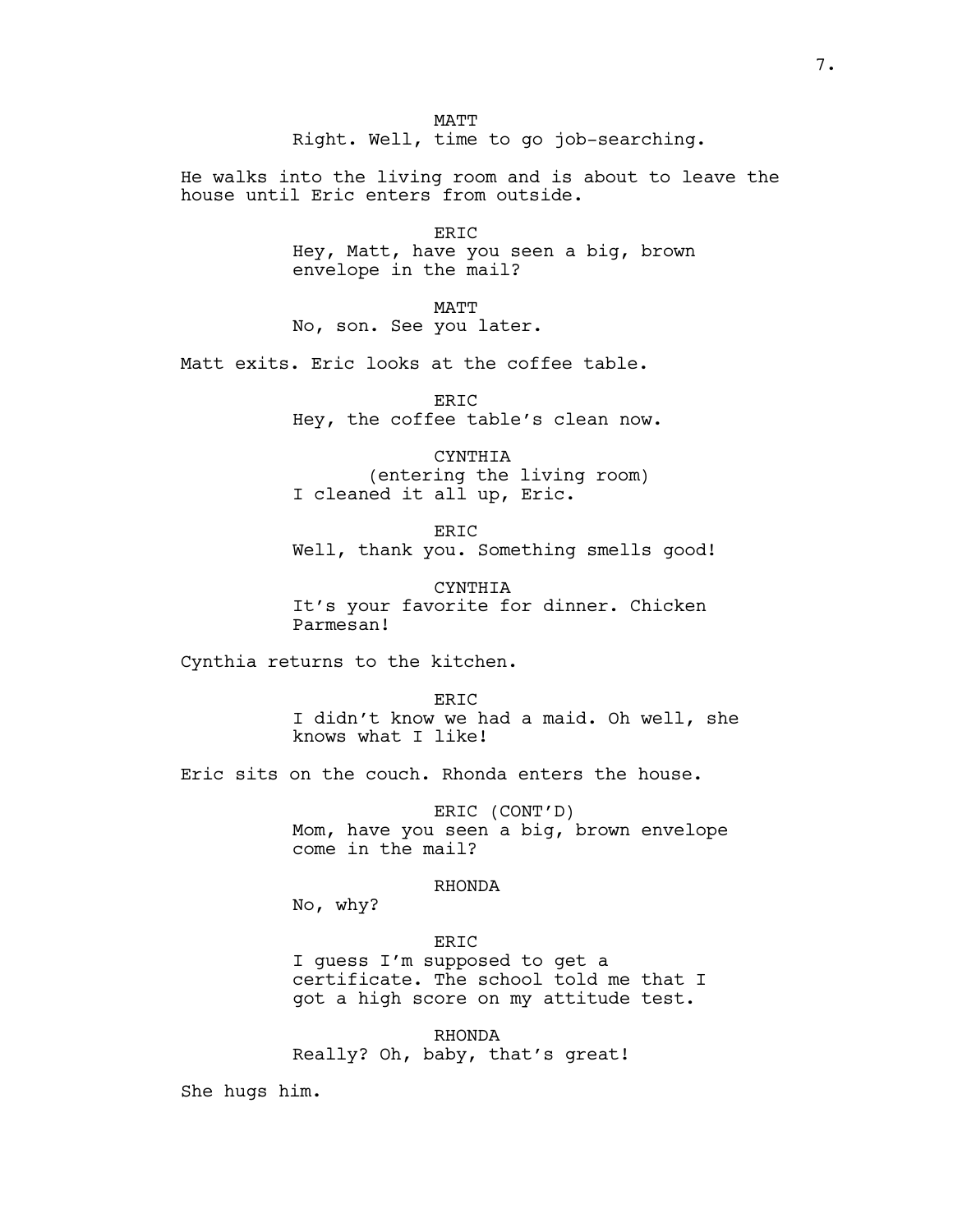RHONDA (CONT'D) Call your brother. He might have seen it.

Eric pulls out his cell phone and dials it.

RHONDA (CONT'D) What's that smell?

ERIC Cynthia's making dinner.

RHONDA

Cynthia?

ERIC

Mmm hmm.

RHONDA Oh. Matt must've hired her.

ERIC (to Billy on the phone) Billy, have you seen a big, brown envelope when you were here?

INTERCUT - NELSON HOUSE/BILLY'S DORM ROOM

BILLY Oh, yeah, I did. But I thought it was junk mail, so I threw it out.

ERIC What? Come on now, that was really important!

RHONDA Let me talk to him.

She takes the phone from Eric.

RHONDA (CONT'D) Billy, your brother got a high score on his aptitude test! He has at least one very special gift! So come home this weekend. We're gonna celebrate!

She hangs up.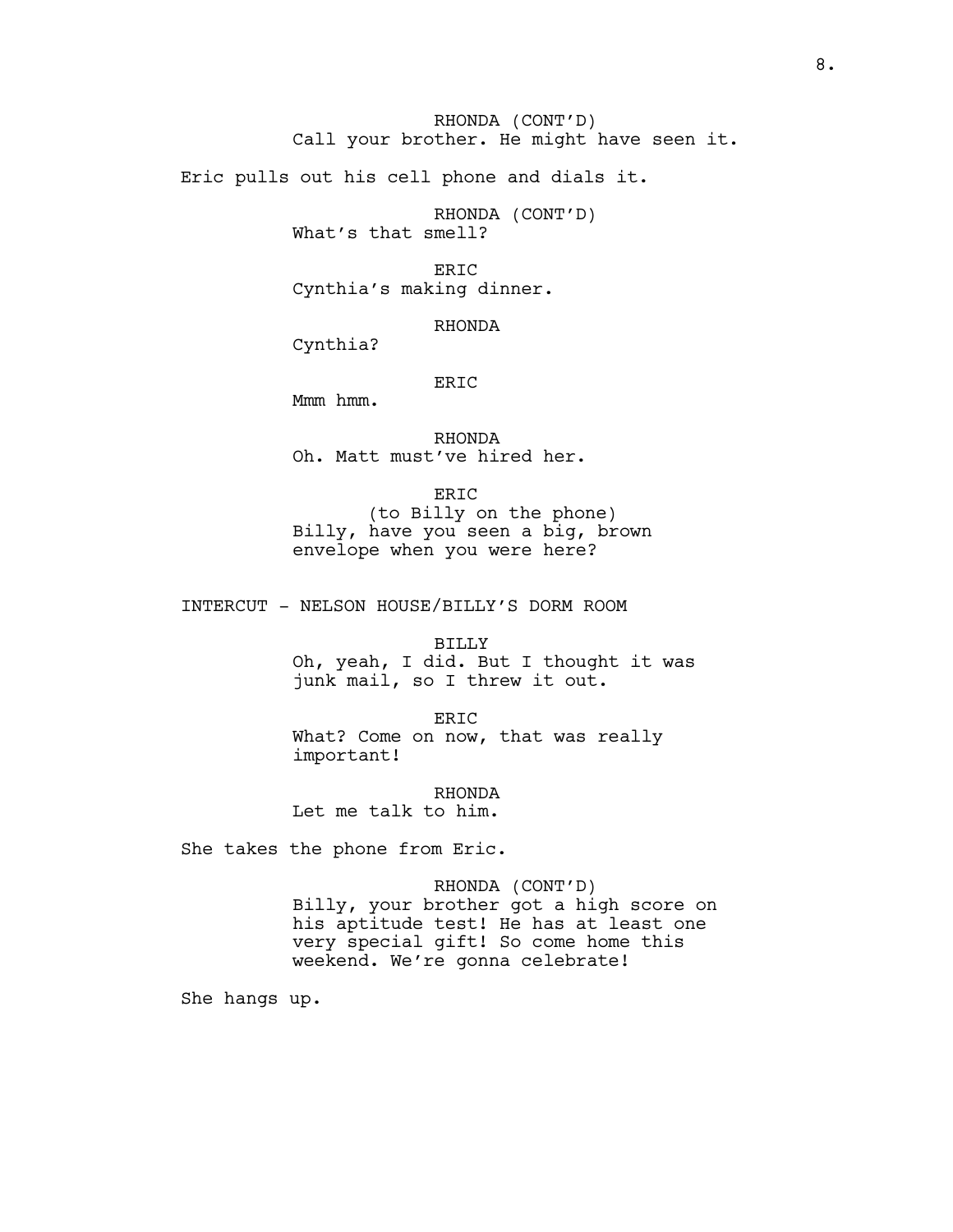INT. BILLY'S DORM ROOM - SAME

BILLY Special gift? Hmmph. I'm the one who's in college.

His roommate, RON, chimes in.

RON

Yeah, aren't you supposed to be in class right now?

BILLY

Ron, do you mind?

RON Yeah, I mind. This is my room, too, you're using my cell phone, and you're sitting on my bed.

Ron takes the phone from Billy and scoots him away.

BILLY Some roommate. I gotta find what makes me special, too.

RON As long as you find it somewhere else.

Ron tucks himself in and snores.

INT. SCHOOL HALLWAY - THE NEXT DAY

Eric walks in one direction. Shana crosses his path.

SHANA Hey, babycakes, where you going?

ERIC I have to get to Math.

SHANA You're not going to the students' lounge?

ERIC The students' lounge?

SHANA

Oh boy, no one told you yet. It's the place where all the top students go. Now that you're one of the elite, you have access to it. Come on.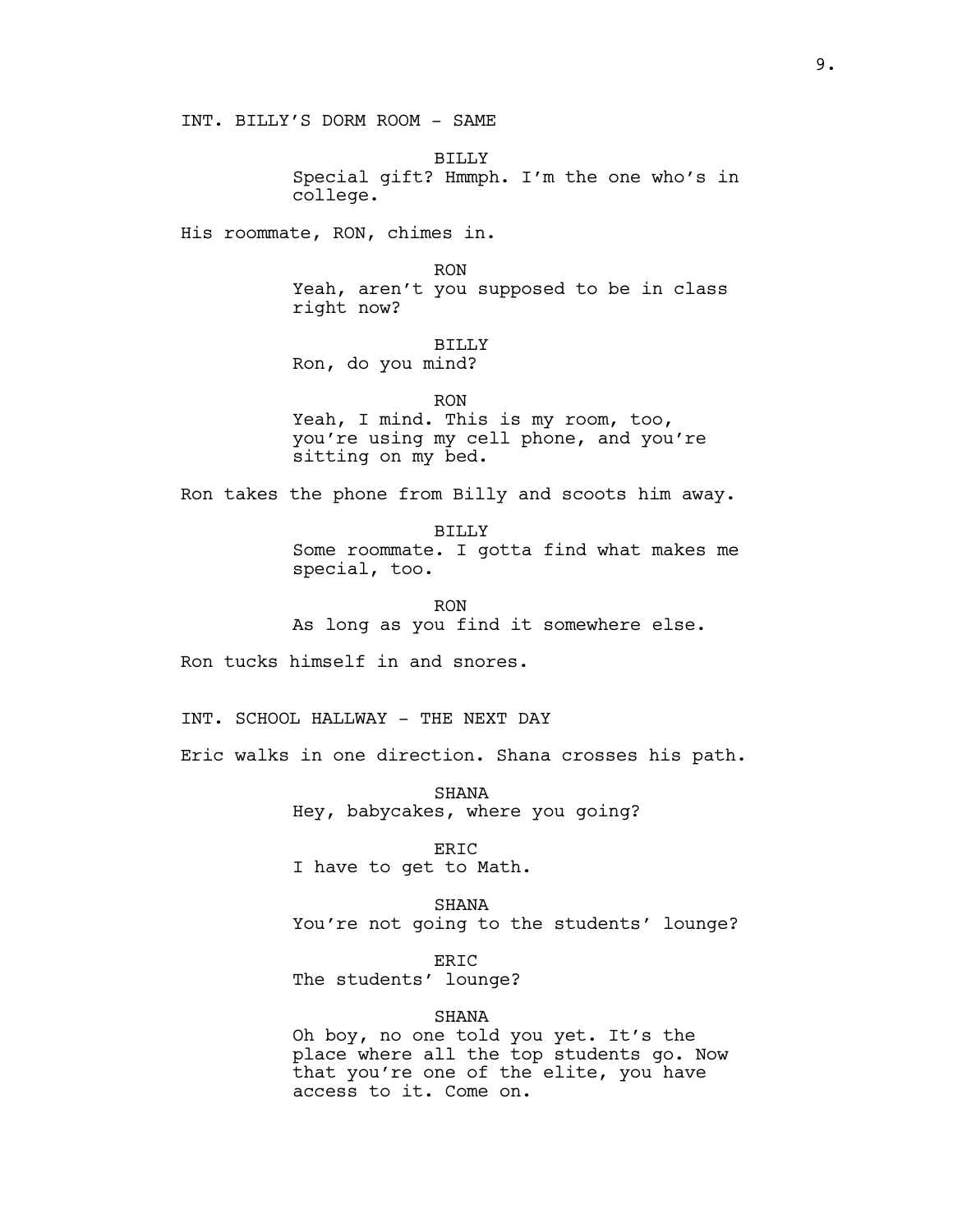Eric and Shana walk to a door with ROCCO, a bouncer, 6'4", with muscles.

> SHANA (CONT'D) It's okay, Rocco, he's with me.

Rocco opens the door.

SFX: HARP STRINGS AND CHOIR SINGING.

The room is brightly lit. Other students are sitting while doing various activities.

> ER<sub>TC</sub> Wow, this is nice.

They walk past CHAZ, who is sleeping and snoring on a couch.

> ERIC (CONT'D) Chaz is a top student??

> > SHANA

He's the best motivational speaker in the school. You should hear him some time. You hungry?

They sit at a table. A WAITER arrives.

WAITER Today's special is filet mignon.

SHANA

Again?

She sighs.

SHANA (CONT'D) Fine. Make it two, Hobbs.

Hobbs leaves.

ERIC Normally, I wouldn't ask, but what about class?

SHANA You get about three of these lounge passes a week. Here.

She hands the passes to Eric.

ERIC We fill out these passes ourselves?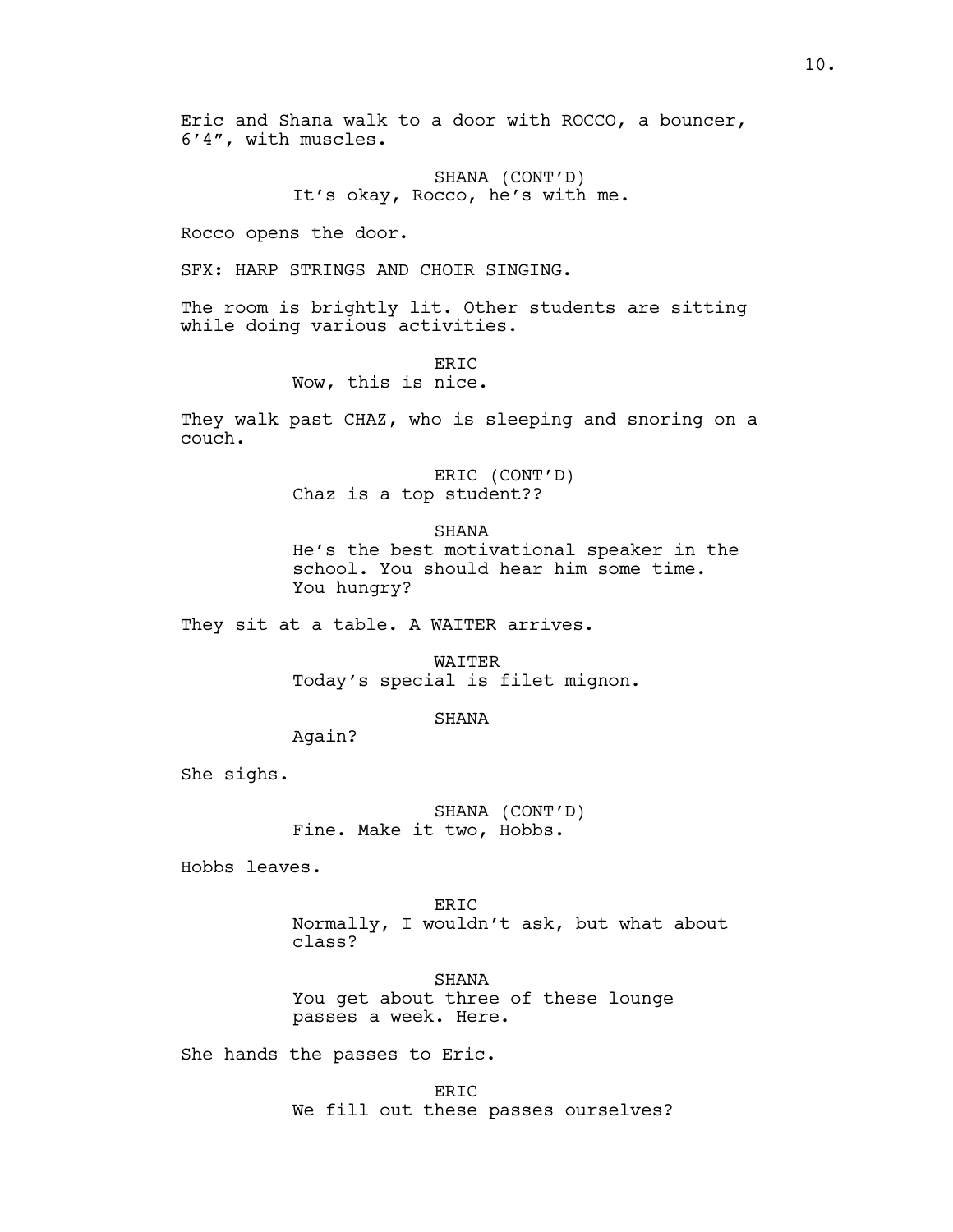Eric and Shana fill out the passes. Arnold approaches their table.

# ARNOLD

Are you guys writing with the new Jensen pens? Those aren't even supposed to be out yet! Can I hold it?

ERIC Uh, if I can pull myself away from it, yeah...

Eric hands it to Arnold.

ARNOLD Wow. Eric, you're getting everything!

Arnold scoffs, throws the pen back to Eric, and walks away.

> ERIC I think I can get to like this!

INT. TIMMY'S PLACE - DAYS LATER

Rhonda, Matt, and Eric waltz into the restaurant. Billy walks behind them.

> RHONDA Make way, y'all! Our boy is a genius!

MATT (turns to the bar area) And to all the barflies, drinks are on me!

The patrons cheer. Matt walks up to the bartender, IKE.

IKE Lower shelf stuff, dude?

MATT All the way down to the floor.

The rest of the family walks to a booth and sits down.

BILLY Eric's not a genius, guys.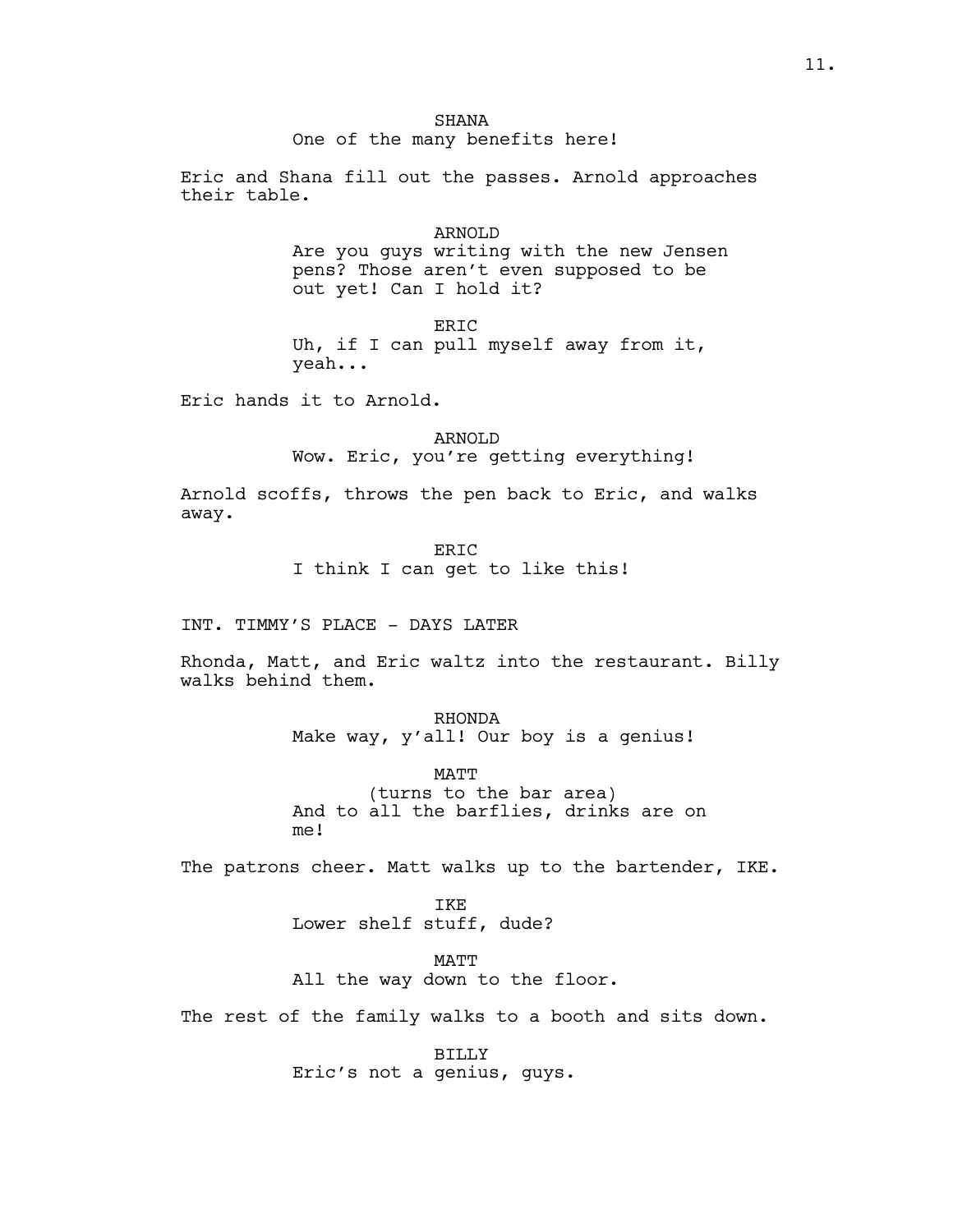ER<sub>IC</sub>

Oh yeah? Well, my latitude test proves you wrong! And how come I got A's on all of my exams this week?

### BILLY

Because that test gave you motivation to study for your other tests and excel!

ERIC Not fitting the narrative, Billy!

> RHONDA (to Billy)

Hey, what's the matter?

### BILLY

Oh, nothing. It's just that I'm having a hard time trying to find what makes me special.

RHONDA But you're already special.

BILLY

But at what, though? So I decided to go out for the school football team since, you know, I played a little bit as a kid.

FLASHBACK - EXT. - FOOTBALL GAME - DAY

The quarterback makes a pass. The ball passes the scoreboard.

INSERT - CLOCK COUNTING FROM 2:05 TO 2:00, HOME TEAM 21, AWAY TEAM 23

BACK TO THE FOOTBALL GAME

Billy catches the ball. The crowd cheers. He drops the ball. His TEAMMATE runs up to him.

> TEAMMATE Billy, what are you doing?! You just fumbled!

BILLY Two-minute warning!

TEAMMATE Not in college football, you idiot!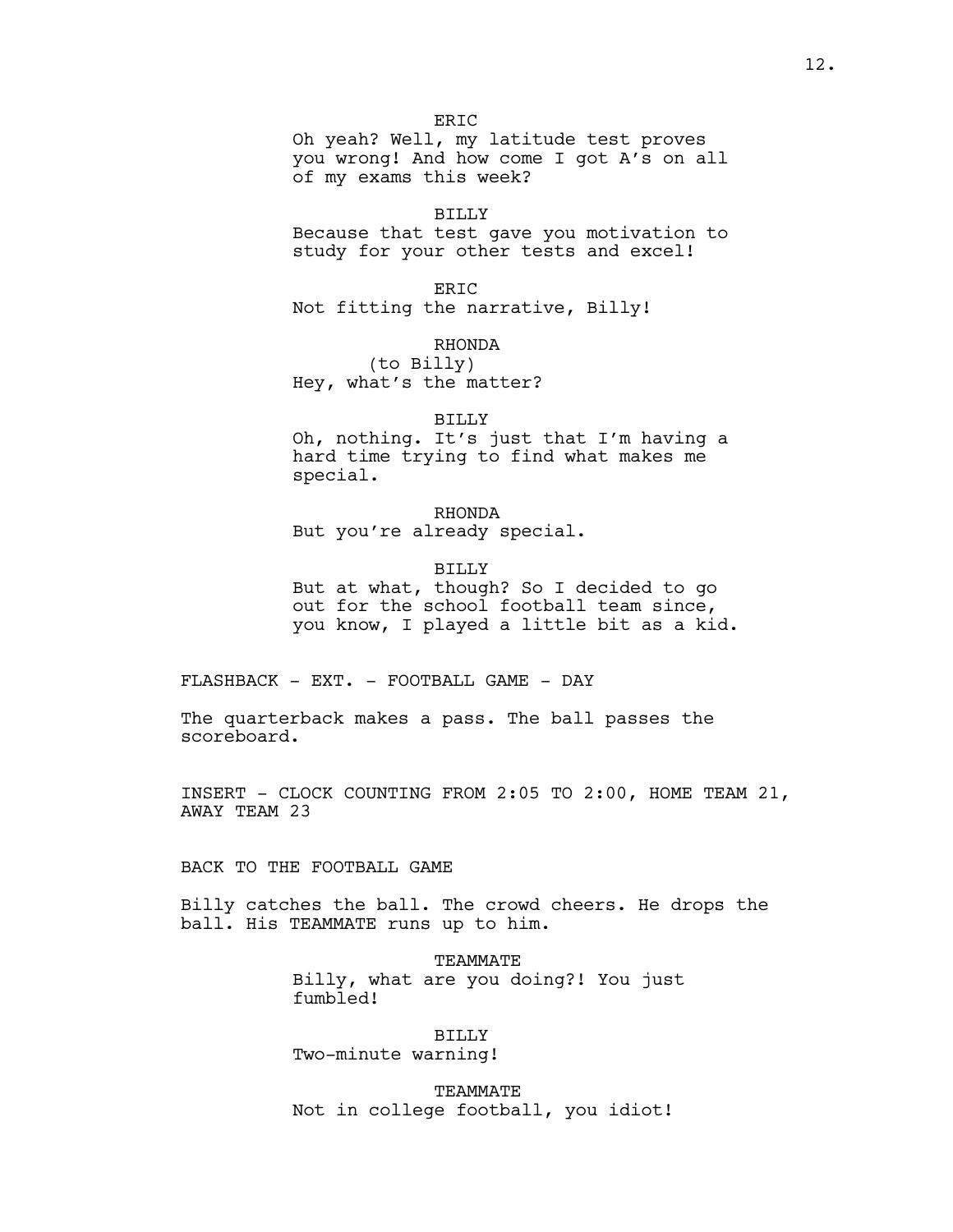Players from both teams scramble and pile onto the football. The crowd boos. A player from the away team takes the ball.

> ANNOUNCER And with no time outs left for the home team, the away team can run out the clock!

#### BILLY

Oops.

BILLY (V.O.) So after a little disagreement, me and the team mutually agreed to part ways.

Billy gets thrown out of the school locker room.

BILLY

AAARGH!

BACK TO PRESENT

TIMMY, the restaurant owner, approaches the table.

TIMMY Oh, I've been there.

BILLY Yeah. Then I decided to go into the corporate world.

FLASHBACK - EXT. - SMITH & SMITH LAWYER'S OFFICE

Billy, wearing a suit and tie, stands, looks at the building, and walks inside. There is a sign on the window.

INSERT - NOW HIRING

A hand appears and removes the sign.

MONTAGE - SIGNS BEING REMOVED

-- A NOW HIRING sign is removed from a bank.

-- A NOW HIRING sign is removed from a gym.

-- A NOW HIRING sign is removed from a coffee shop.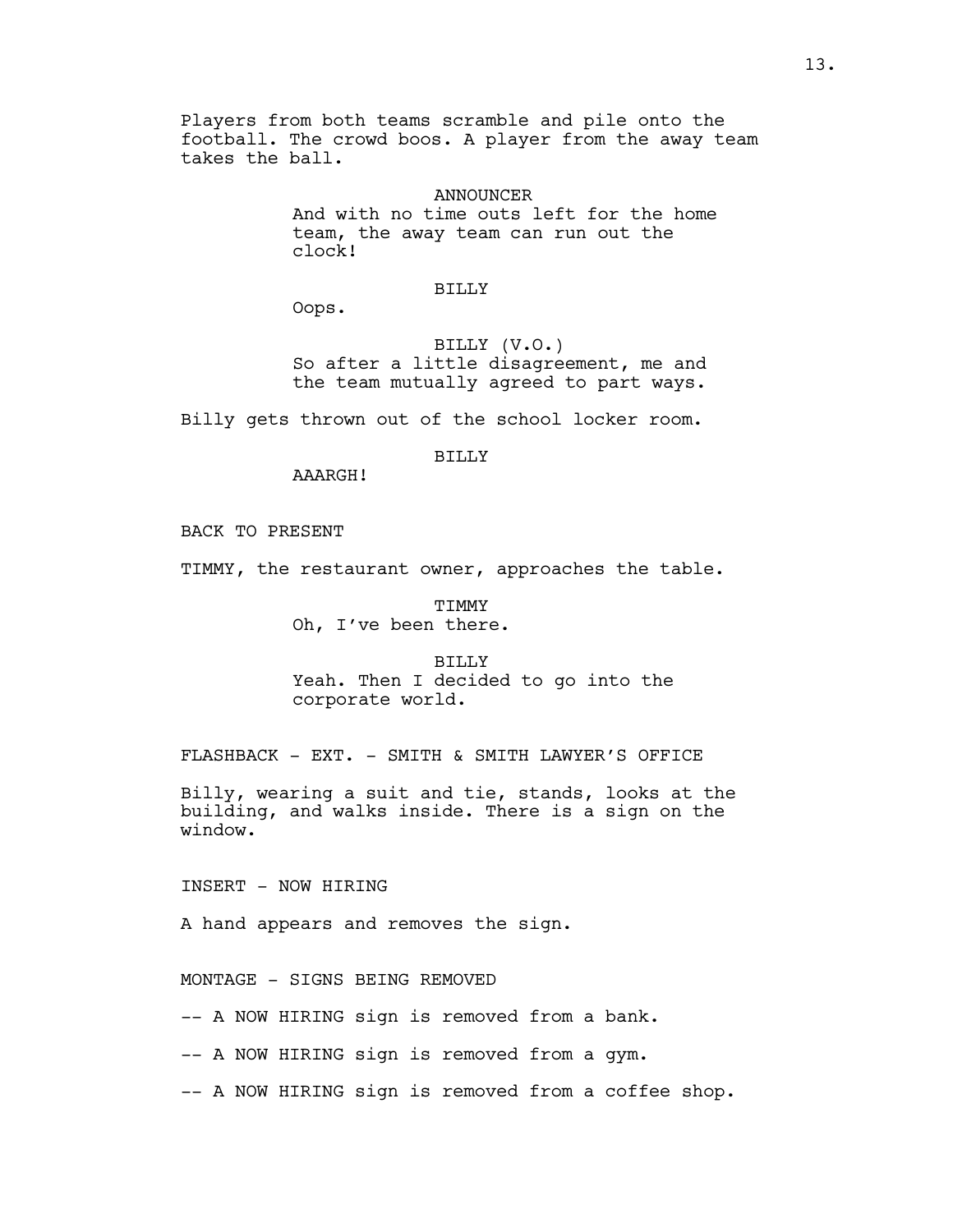END MONTAGE

BILLY (V.O.) But it wasn't as I expected it to be.

INT. BAKERY

A PLUMBER talks to a BAKER.

PLUMBER The bathroom's fixed. You can take the "Out of Order" sign down now.

### BAKER Thanks. Oh, Sign Remover!

Billy, with his suit jacket off, shirt unbuttoned, and tie draped around his neck, removes a "Now Hiring" sign from a window, and walks over to the bathroom. He removes the "Out of Order" sign from its door and sighs.

END OF FLASHBACK

BACK TO PRESENT

### RHONDA

You don't have to impress us, Billy. We love you just the way you are. Now I know that may feel about as reassuring as me giving you your only Valentine's Day cards growing up, but it's the truth.

BILLY

Alright, whatever you say. Hey, are you gonna start sending me those cards again?

RHONDA

Don't push it, son.

Rhonda leaves the table.

INT. SCHOOL - CLASSROOM - DAYS LATER

Mr. Dykes walks through the class and passes his students their papers.

MR. DYKES

Very mediocre work, class. I asked you guys to do a biography. This person did one on Frankenstein!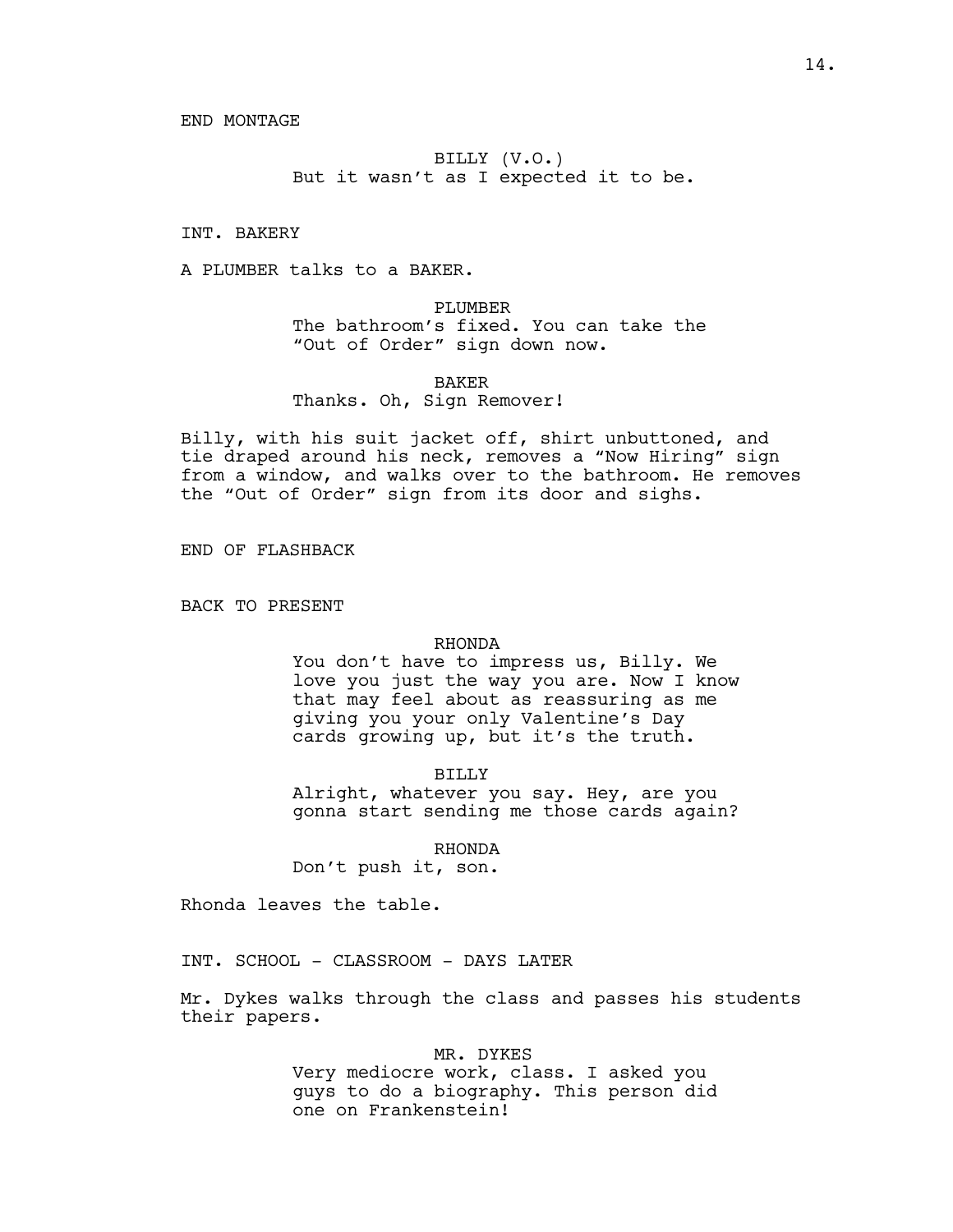He hands a paper to DIMMEY.

DIMMEY I know he's not a person. He's a monster!

ARNOLD Actually, he was the doctor.

#### DIMMEY

(to Arnold) Actually, shut up!

MR. DYKES You should have taken your time with your project like Mr. Nelson here. He's the only one with an "A".

He hands Eric his paper. BERNIECE leans over to him.

BERNIECE (mockingly) Nice work, Mr. Nelson!

She mimics kissing sounds to him. Other students join in.

ER<sub>TC</sub> Wow, that's the first time Berniece blew kisses my way.

#### **SHANA**

Never mind them, babycakes. They're just mad that they're not gifted like you. Now, if I can pull you away for a moment...

INT. SCHOOL HALLWAY - MOMENTS LATER

Eric and Shana approach Arnold and other students who wear glasses, pocket protectors, and have freckles.

> SHANA We need someone to stand up to Jacob Jackson. He comes to rob us for our lunch money every day around this time.

ERIC You guys are waiting out here for him?

### ARNOLD

Well, we're nerds, but we're responsible nerds.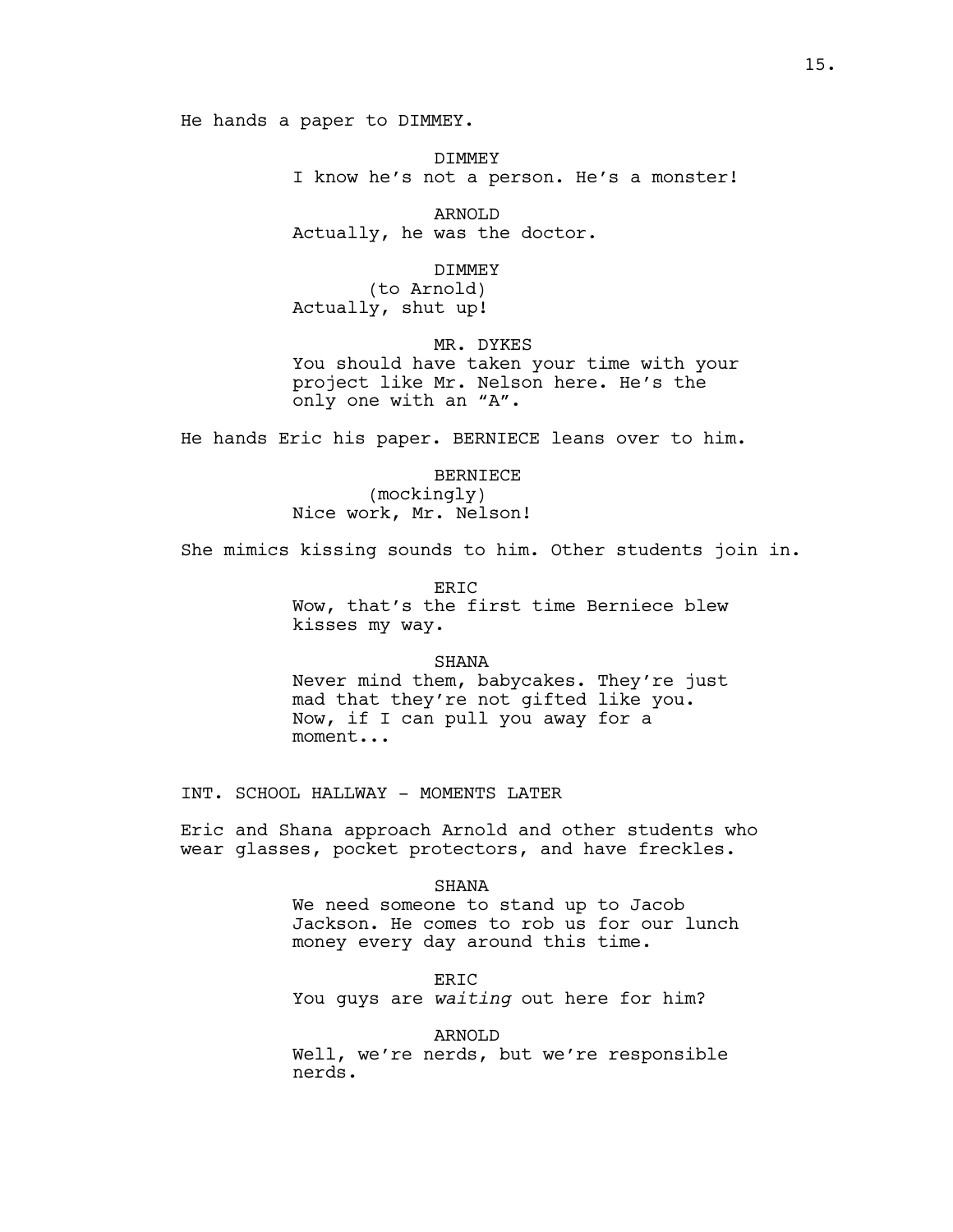**SHANA** And since you're smart but cooler than us, you can protect us from him!

JACOB JACKSON, 14, stocky build, approaches them.

JACOB

Sorry I'm late. My last beating went over. Hand over the money, guys.

ERIC Leave them alone, Jacob.

JACOB I don't think I was talking to you, Nelson.

ERIC (walking up closer to Jacob) Wanna get to them? You're gonna have to get through me first.

INT. SCHOOL HALLWAY - MOMENTS LATER

Eric, Shana, Arnold, and the other students are wedged in between the school lockers.

ERIC

So, Shana, when exactly do the benefits of being gifted kick in?

SHANA

Some people hate us 'cuz they ain't us. It's lonely at the top.

ERIC

Painful, too.

SHANA Well, at least he didn't take our lunch money.

ARNOLD He didn't take your lunch money?

Eric sighs.

EXT. NELSON HOUSE - LATER

Billy, clothes wet and holding remains of an umbrella, unlocks the front door while talking to his father, JUNIOR, on the phone.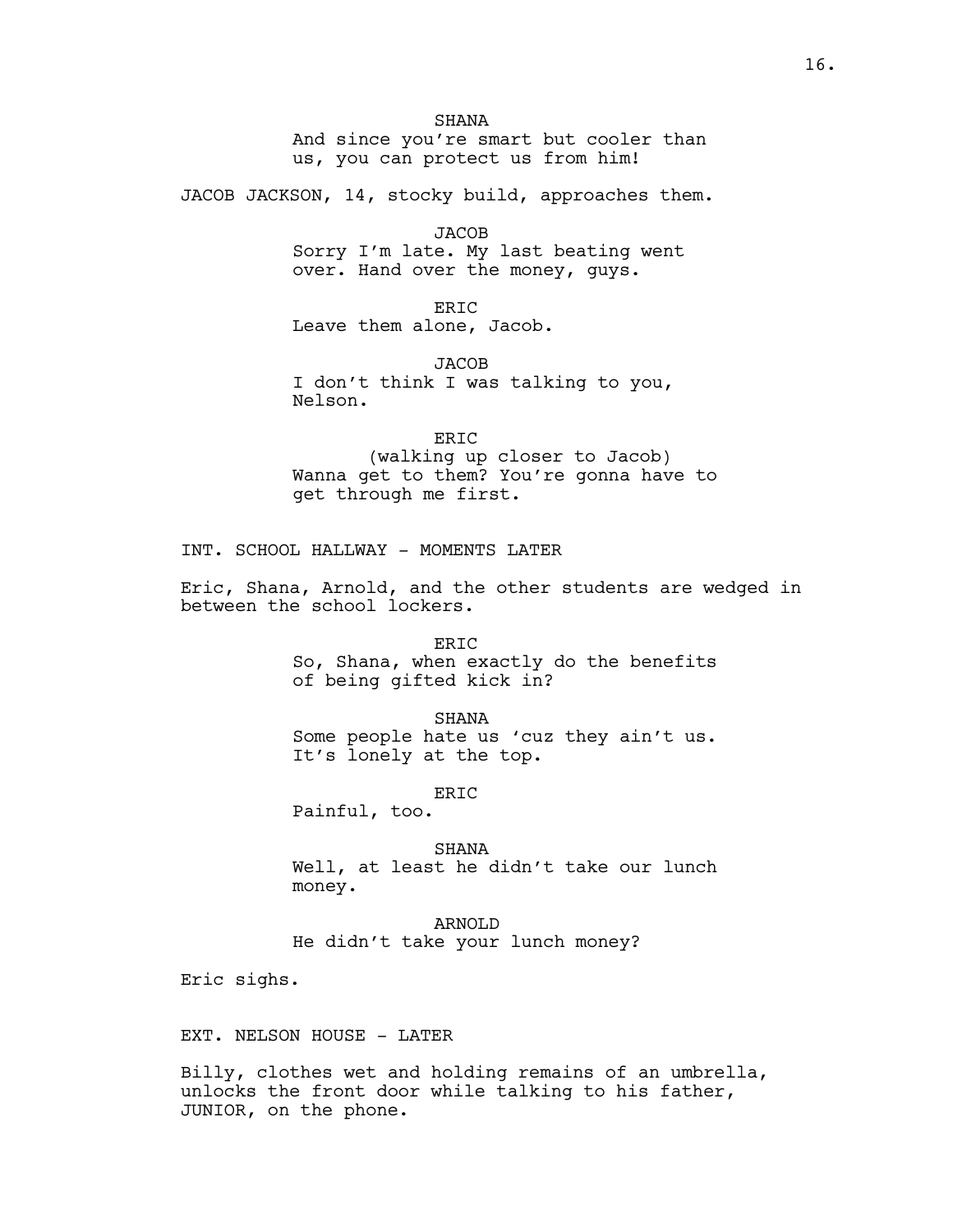INT. JUNIOR'S HOUSE - SAME

JUNIOR Yeah, sure. Listen, do you have any money I can borrow? I'm a little short, but not like Eric, though! Ha, ha.

SILENCE.

JUNIOR (CONT'D) Hello? Hello?

INT. NELSON HOUSE - SAME

Billy walks inside the house.

BILLY Guys, I'm home for the weekend! Eric, thanks for lending me your broken umbrella!

POLLY, 10, wearing a shirt, overalls, and a backwards cap, and her brother PABLO, 7, wearing a baseball jersey and jeans, look out the window.

> POLLY I don't think he's here.

PABLO Yeah, his school doesn't let out yet.

BILLY

Thanks, uh...

Cynthia enters the living room from the kitchen.

#### CYNTHIA

Polly and Pablo, my kids. They're just waiting until I'm finished. I didn't want them here without you knowing who they are.

BILLY But I don't even know who you--

CYNTHIA (cutting him off) Follow me. I want you to try something.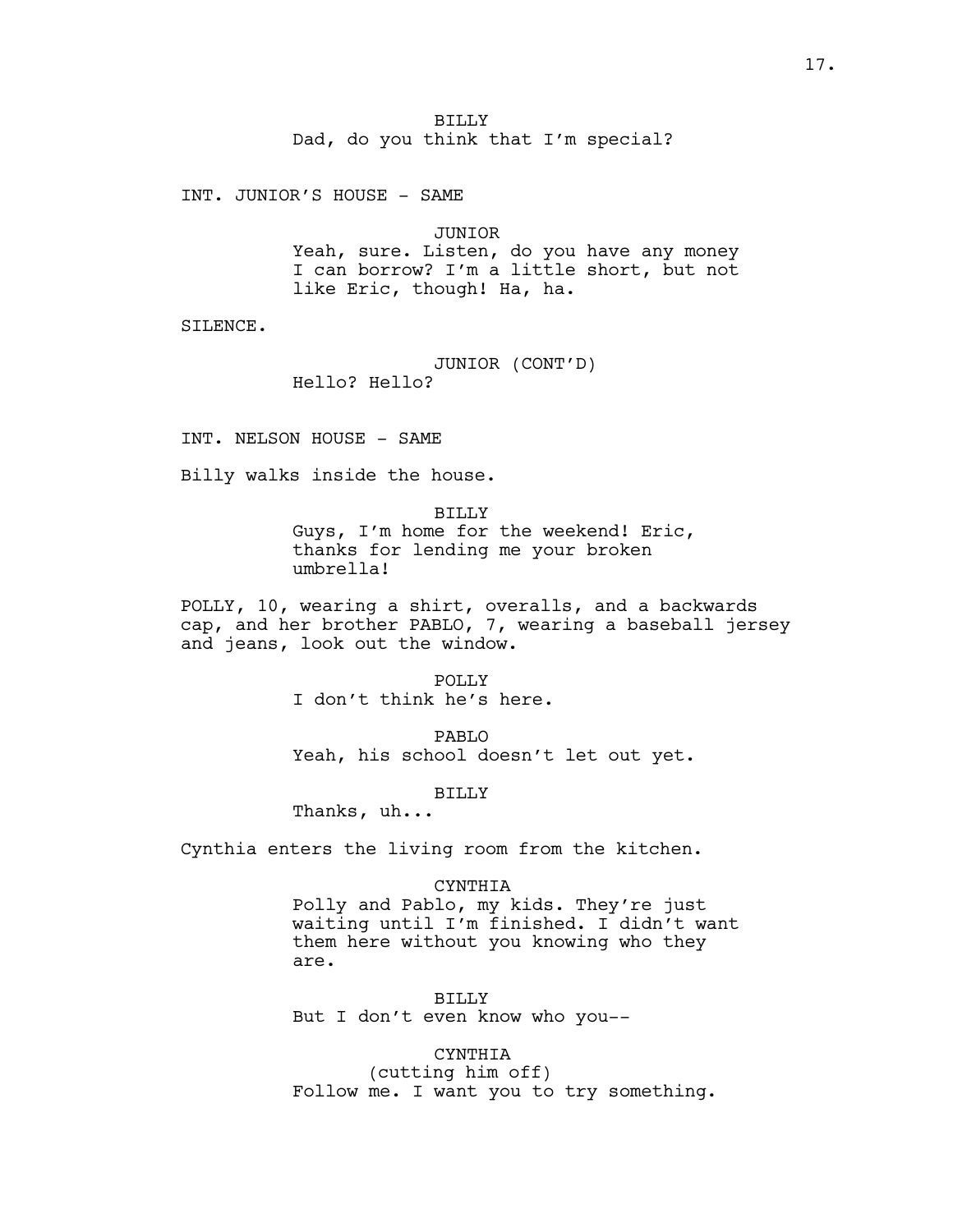Billy follows Cynthia into the kitchen.

PABLO Big sister, where does the thunder and lightning come from?

POLLY

The thunder is from the angels in heaven bowling and knocking down pins. And the lightning is from them celebrating!

PABLO Well, where does the rain come from?

POLLY They cry when they get splits.

PABLO Oh. Science is weird.

INT. KITCHEN - SAME

Cynthia gives Billy a bowl of soup.

CYNTHIA Try this. What do you think?

Billy tastes it.

### BILLY

It's flavorful. Pretty awesome how the tomato soup holds the fort while letting the basil have just enough entrance to make its presence known. A-plus!

CYNTHIA

Wow, I'm flattered! What are you, a food critic or something?

#### BILLY

No.

CYNTHIA Ever thought about being one?

BILLY No, I'm still in school!

### CYNTHIA

You can be a food critic on the side. Don't you watch those food shows? You go around and critique different cuisines. You can make a lot of money doing that.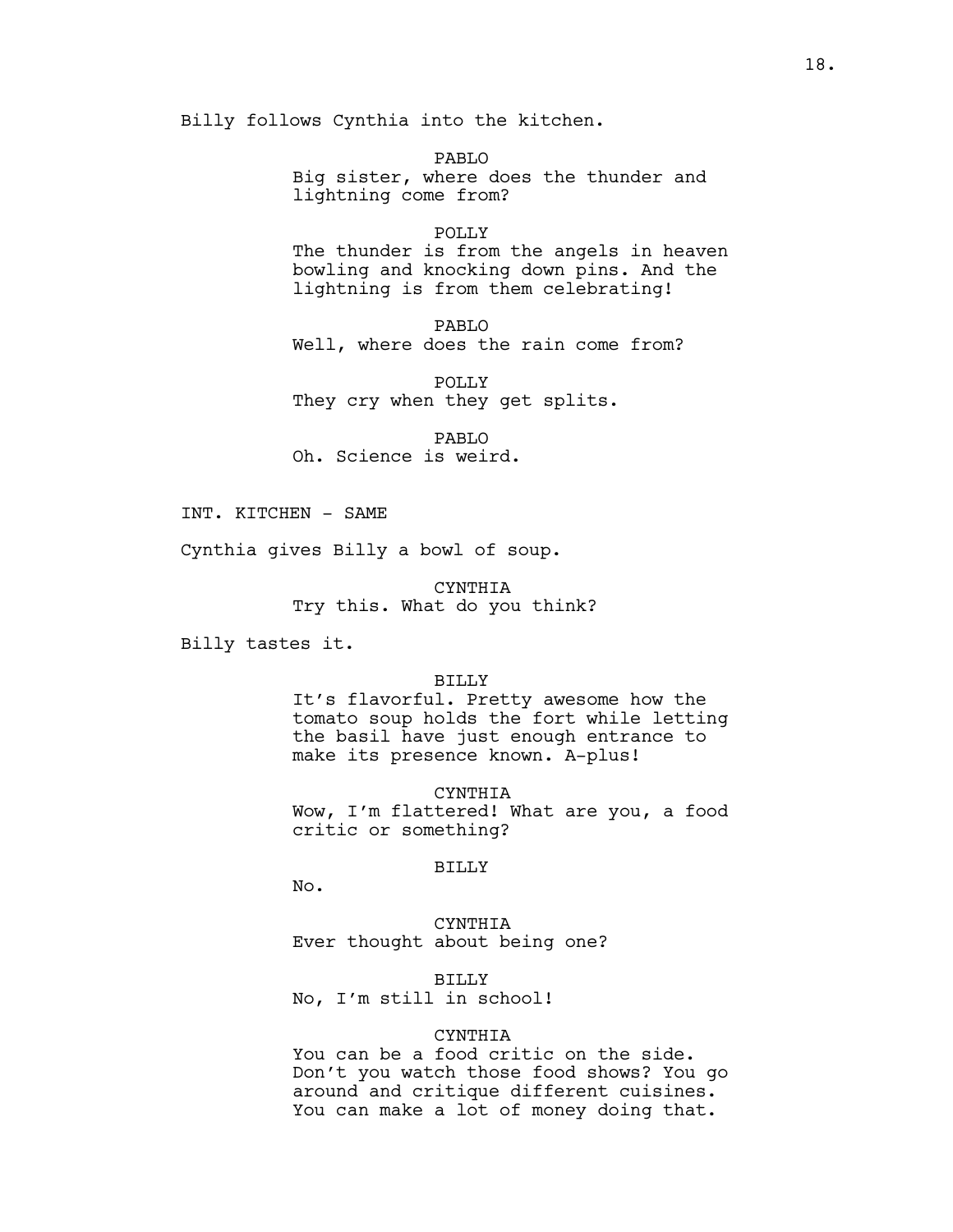BILLY That's a good idea! I'll look into it. Thank you, uh...

CYNTHIA Cynthia! You know me!

Cynthia nudges Billy and walks away. Billy looks confused.

INT. CLASSROOM - LATER

Shana and Arnold approach Eric at his desk.

**SHANA** 

Babycakes, we need one more person for our chess tournament. Are you in?

ERIC

I'm not that great at chess.

ARNOLD

But with your high IQ, you can pick it up like that. Unless you're not as special as you think you are.

Eric frowns at Arnold. Principal Peters enters the classroom and talks to Mr. Dykes.

> MR. DYKES Class, there's been a little mix-up in the scores from the aptitude test.

> > SHANA

Mix-up? How?

MR. DYKES

Let's just say the person in school with the highest score is Erica Nielsen, not, well, you know...

ERIC Erica Nielsen??

PRINCIPAL PETERS I'm sorry for the confusion.

ERIC

But what did I get on my Altoona test?

PRINCIPAL PETERS Yeah, we're gonna have to talk about that offline, son.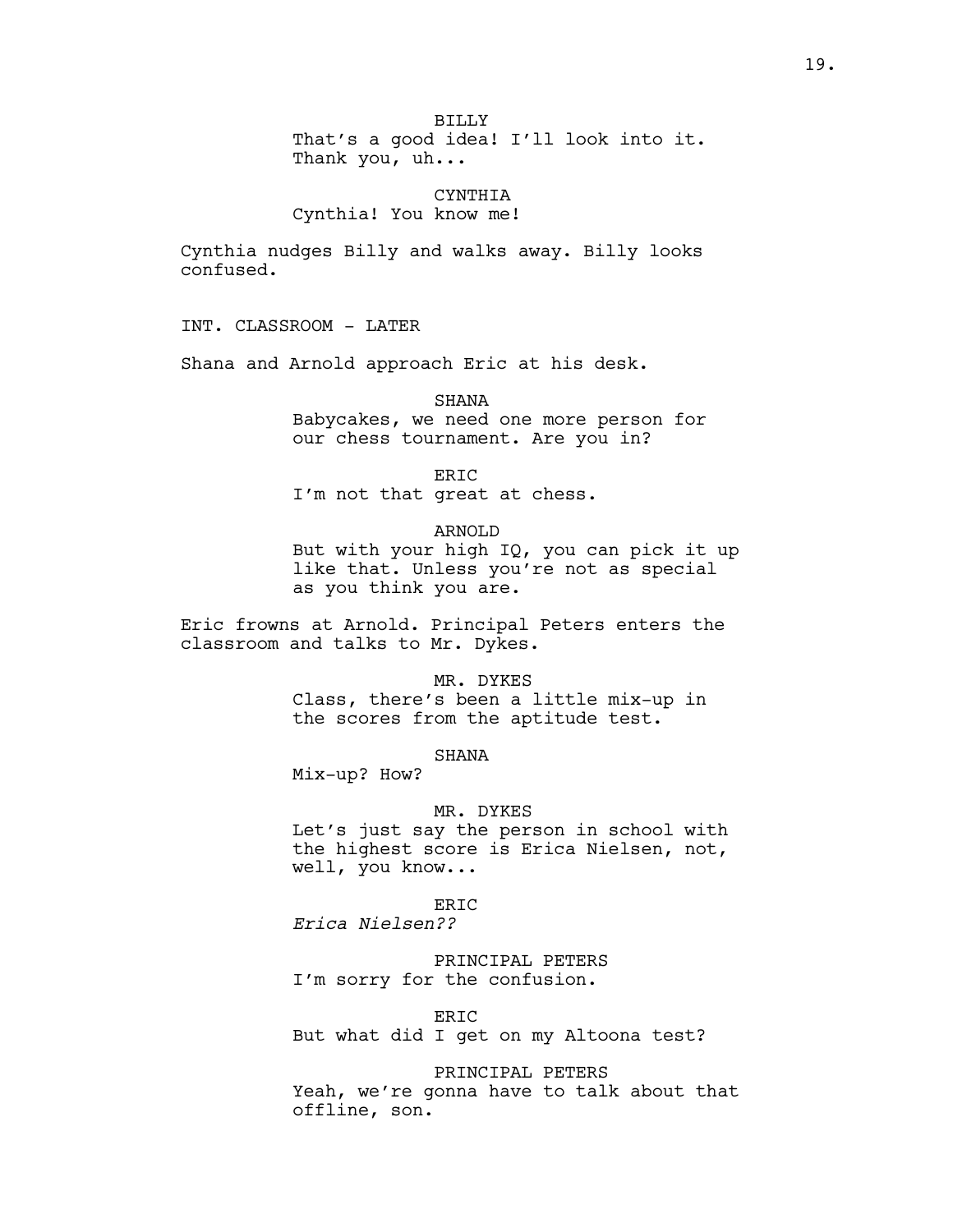Principal Peters exits the room.

ER<sub>TC</sub> But I don't understand.

ARNOLD

Well, duh!

ERIC Why did I get that big, brown envelope, then? I gotta get back home!

Eric runs out of the room.

MR. DYKES Mr. Nelson, we still have class!

ERIC (V.O.) There's no time!!

INT. NELSON HOUSE - SAME

WHISKERS and FRISKERS, two mice, walk through the room. EDDIE, the cat, peeks behind a corner.

Friskers taps Whiskers' shoulder. They look behind them and see Eddie. Eddie starts to chase them.

The mice run up the flight of stairs. Eddie begins his climb up the stairs.

The mice roll a grand piano and push it down the stairs. Eddie jumps in panic.

SFX: Eddie SHRIEKS.

The piano pushes Eddie into a wall.

SFX: CRASH!

The mice run to the piano and look for Eddie. They look left and right. Eddie comes from inside the piano and grabs them. He grins, then looks confused.

EDDIE

Line?

Bony, the director, calls out.

BONY (V.O.) You're supposed to mew.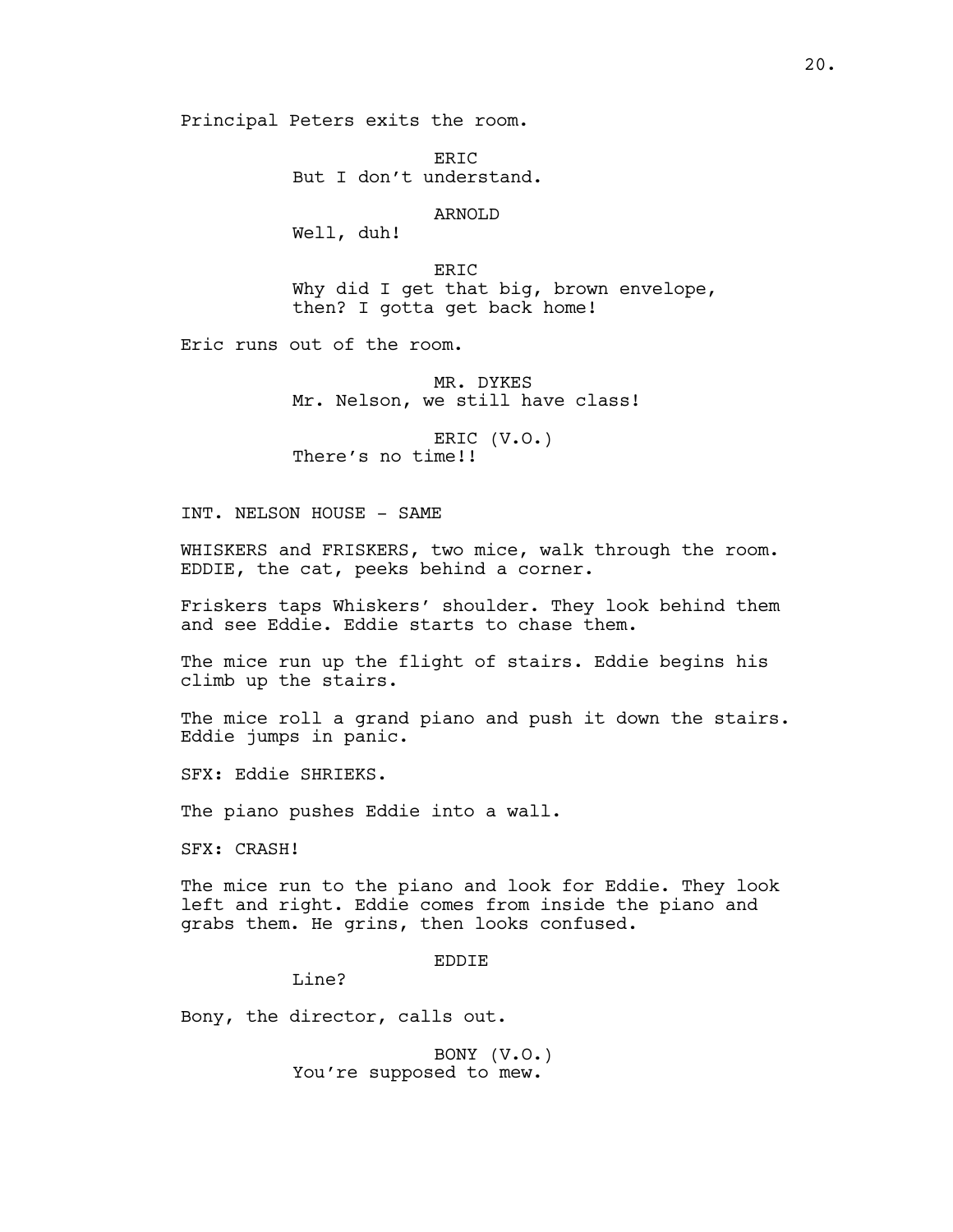# EDDIE

Oh yeah.

Bony walks towards the three.

BONY

Never mind, we have to break anyway. Somebody's coming.

They all quickly leave the scene. Bony runs up to the front door.

SFX: KEY UNLOCKING A DOOR.

Bony barks at the door. Eric enters it.

ERIC (petting Bony) Hey, boy. (calling out) Is anybody home?

Rhonda, Matt, and Billy enter from various parts of the house.

#### MATT

What's up?

ERIC Has anyone come across that big, brown envelope when they took out the garbage?

Cynthia enters from the kitchen.

CYNTHIA

Oh yeah. I heard you were looking for it. I saw it near the edge of the Dumpster. Here.

Cynthia hands Eric the envelope and leaves. Eric opens the envelope.

### BILLY

It's a book.

Eric reads the title.

ERIC "The Who You Know From The United States High Schools" book?

MATT Hey, I heard about that! That's a big deal, son!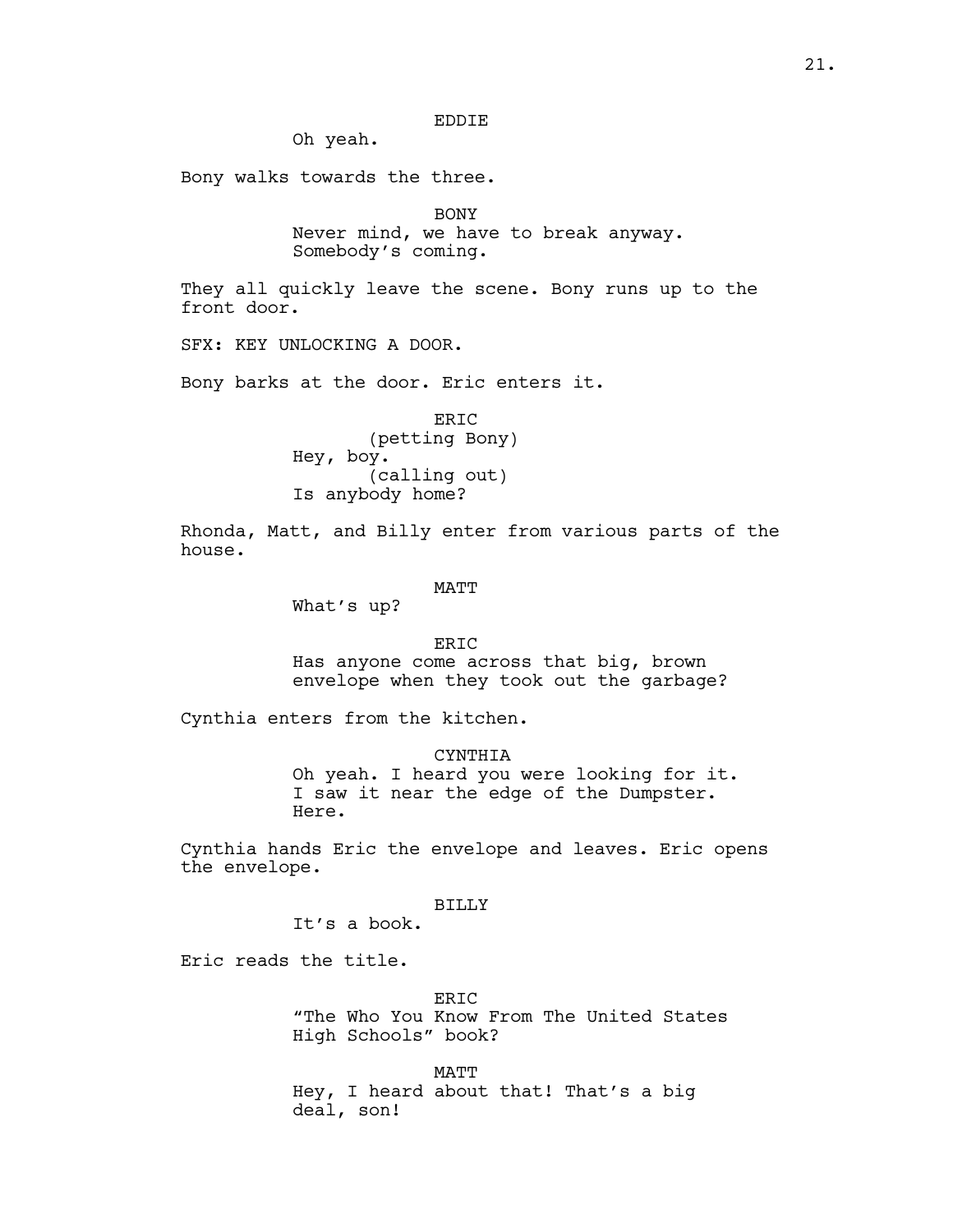ER<sub>IC</sub> Matt, it's a crock! They put everybody and their mama in here! This has nothing to do with my Autotune test results at all!

BILLY Cool, that means Eric's still stupid!

### RHONDA

Billy!

ERIC No, that's alright! I wanna go back to being myself, anyway! Being a genius sucks!

Ron enters the house.

RON Ready to head back to campus, Billy?

BILLY

(takes his car keys out) Yeah, Ron. I'll see you quys next time.

Cynthia reenters the living room.

CYNTHIA Don't forget the lunch I made for you.

She hands Billy a bag lunch and exits again.

RON Who was that, your maid?

BILLY I think she might be an angel.

RON (looks puzzled) Uh, I'll drive.

Ron takes the car keys from Billy and pats him on the shoulder. They both leave the house.

> **MATT** It's nice to have a maid around here. Good idea to hire her, Rhonda.

RHONDA What? I didn't hire her. I thought you did!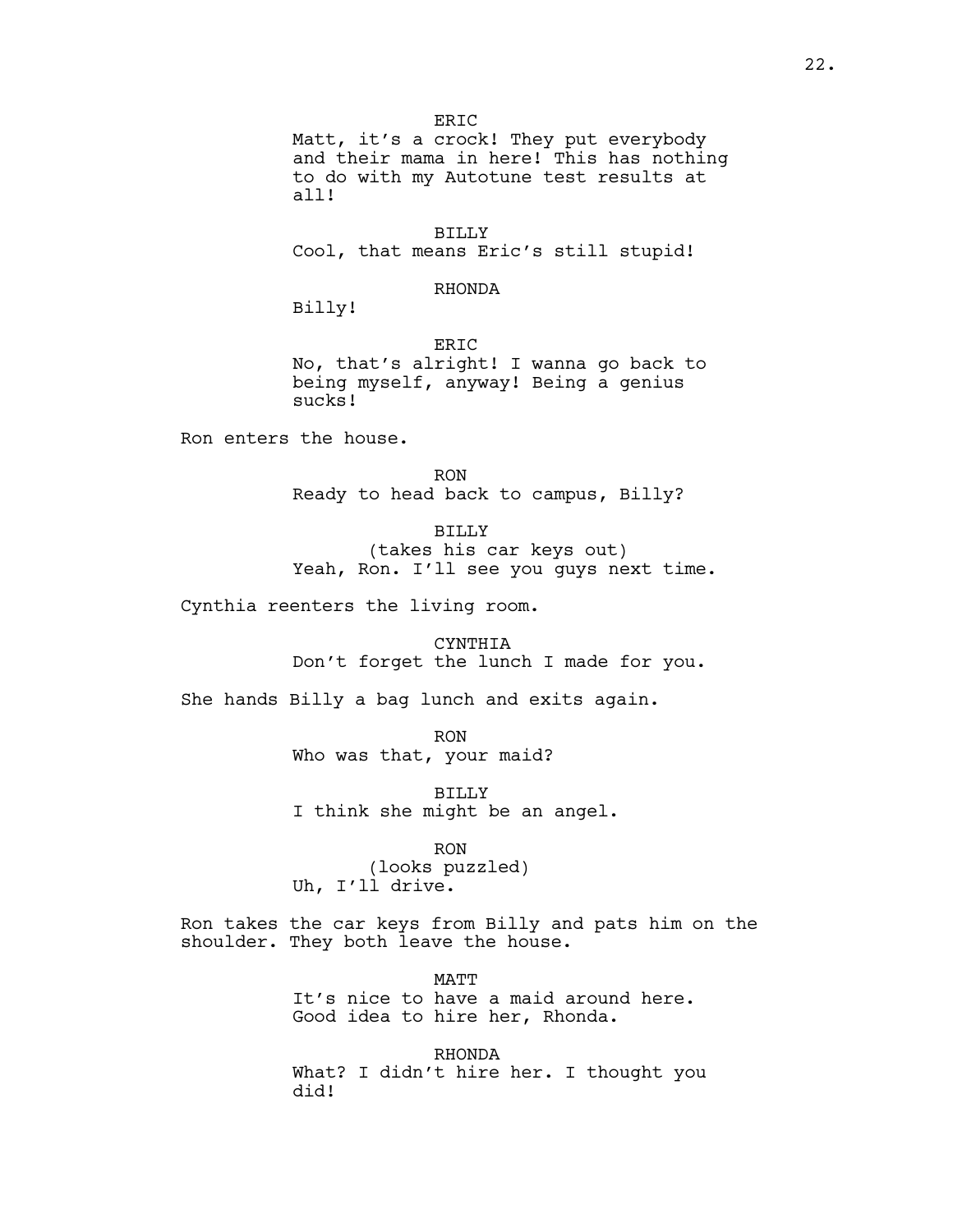MATT Are you crazy? Does this look like I can afford to hire a maid?

Matt pulls out his cell phone and hands it to Rhonda, who looks at the screen.

> RHONDA Wow. I didn't know credit scores came in single digits.

MATT Eric, you didn't hire her, did you?

ERIC

No way!

RHONDA Well, who did then?

MATT Cynthia, can you come here, please?

Cynthia reenters.

#### CYNTHIA

Yes?

MATT There's no easy way to ask this, but...

Eric walks up to Cynthia but directs his attention to his parents.

> ERIC Cynthia does a great job, right?

> > MATT

Yeah, but...

ERIC And the house is cleaner and more organized, right?

RHONDA

Right, but...

ERIC Then it doesn't matter who hired her! Let's keep things like this!

MATT

Well, okay.